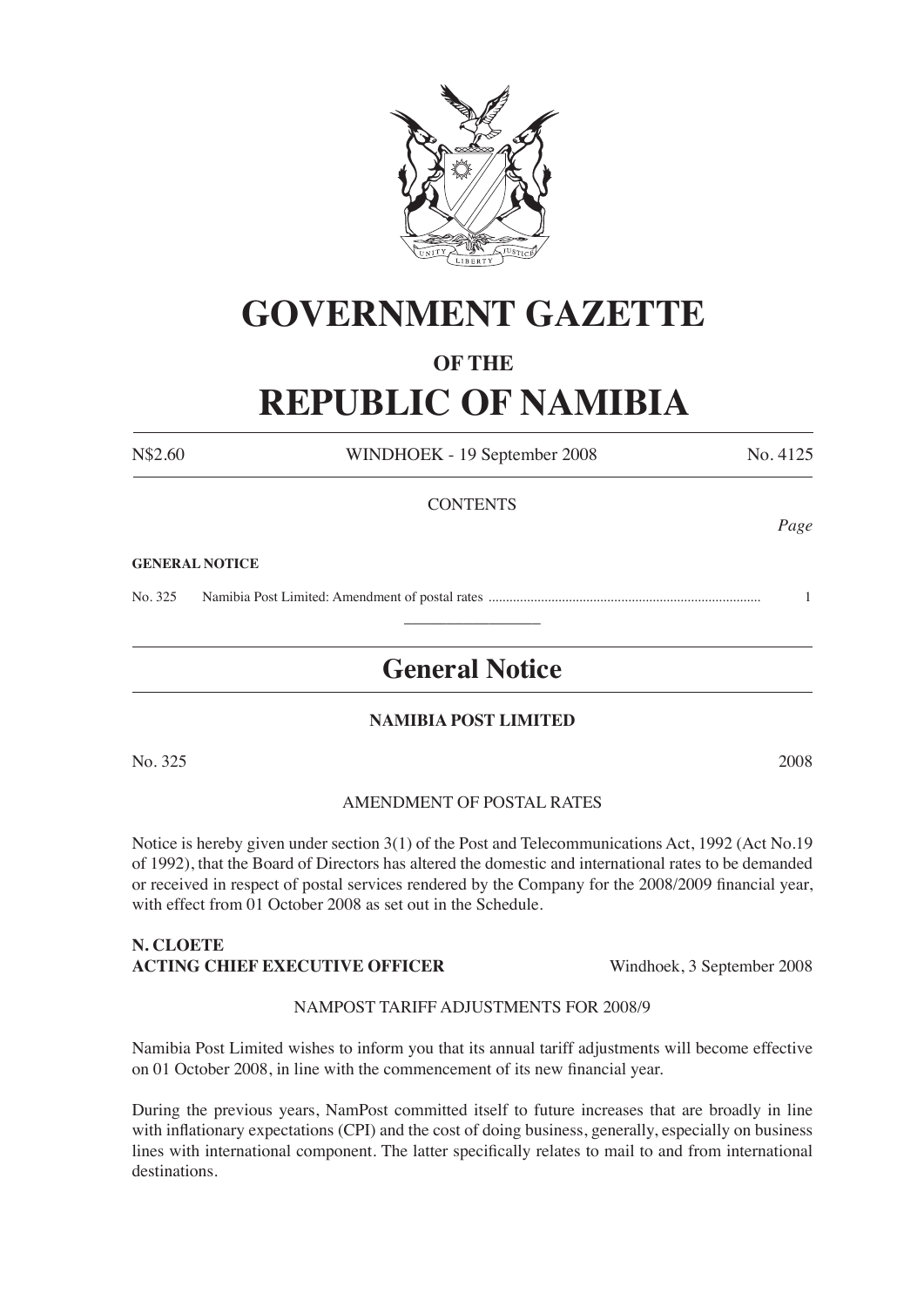Despite the unprecedented increase in crude oil prices, food prices, and interest rates, NamPost only used inflationary increase as the basis for its tariff adjustments. It is important to note that all charges for NamPost Savings Bank remained unchanged, thus there is 0% increase for 2008/9 financial year.

The following are the main proposed price changes in the products and services offered by NamPost for the 2008/9 financial year:

|                          |                   | 2008  | 2009  |
|--------------------------|-------------------|-------|-------|
| <b>Ordinary Mail</b>     | Standard          | 2.00  | 2.20  |
|                          |                   |       |       |
| Fast Mail                | Non-Standard      | 6.50  | 7.20  |
|                          | Standard          | 6.50  | 7.20  |
| Parcels                  | Non-Standard      | 16.15 | 18.00 |
|                          | Up to 1Kg         | 23.65 | 26.00 |
|                          | 1kg to 2Kg        | 32.25 | 35.60 |
|                          | 2kg to 3Kg        | 32.25 | 35.60 |
|                          | 3kg to 4Kg        | 34.40 | 38.00 |
|                          | 4kg to 5Kg        | 36.55 | 40.60 |
|                          | 5kg to 6Kg        | 40.85 | 45.00 |
|                          | 6kg to 7Kg        | 45.15 | 50.00 |
|                          | 7kg to 8Kg        | 49.45 | 55.00 |
|                          | 8kg to 9Kg        | 52.70 | 58.00 |
|                          | 9kg to 10Kg       | 59.15 | 66.00 |
| <b>Printed Matters</b>   |                   |       |       |
|                          | Up to 250gr       | 7.75  | 8.60  |
|                          | 251gr up to 500gr | 9.35  | 10.60 |
|                          | 501gr up to 750gr | 11.20 | 12.60 |
|                          | 701gr to 1kg      | 14.00 | 15.60 |
| <b>Insurance Parcels</b> | Max. Compensation |       |       |
|                          | N\$250            | 5.40  | 6.00  |
|                          | N\$500            | 10.75 | 12.00 |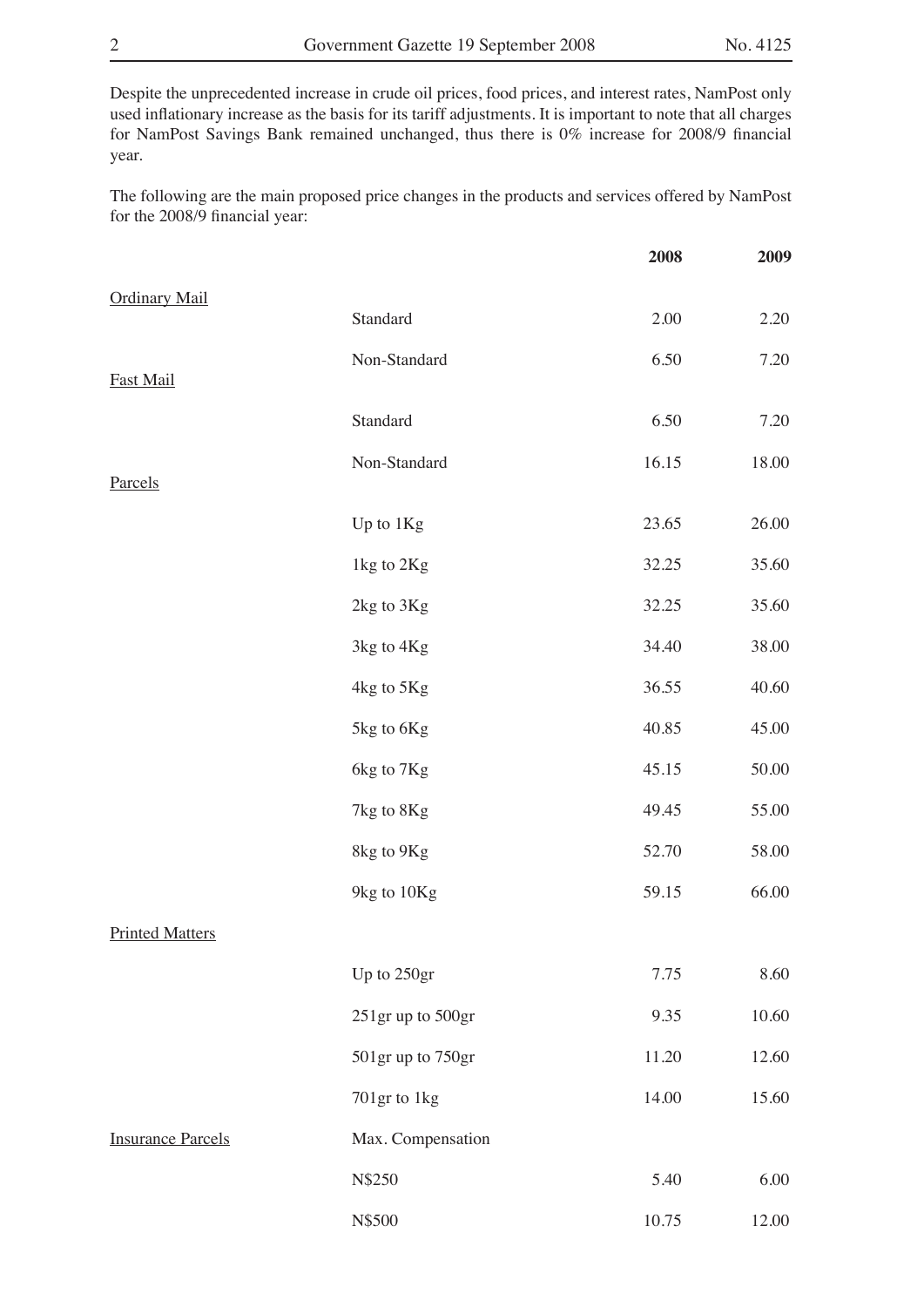|        | Government Gazette 19 September 2008 |
|--------|--------------------------------------|
| 21.50  | N\$1000                              |
| 32.25  | N\$1500                              |
| 43.00  | N\$2000                              |
|        |                                      |
| 183.00 | Main Post Office                     |
| 166.65 |                                      |
| 301.00 | Main Post Office                     |
| 274.15 |                                      |
| 274.15 |                                      |
| 478.40 |                                      |
|        |                                      |
| 347.00 | Private Bags                         |
| 123.00 | Private Bags Lock                    |
| 36.00  | Private Bag Name Plates              |
| 61.50  | PO Box Lock & Key                    |
|        |                                      |
| 11.80  | <b>Carton Boxes</b>                  |
| 2.35   | Registered Envelopes                 |
| 2.20   | Prepaid Envelopes                    |
| 4.85   | Padded Envelope (Small)              |
| 7.20   | Padded Envelope (Medium)             |
| 9.50   | Padded Envelope (Large)              |
| 2.20   | Prepaid Window Envelope (Small)      |
| 2.30   | Prepaid Window Envelope (Medium)     |
| 6.40   | Prepaid Window Envelope (Large)      |
|        |                                      |
| 74.20  | Domestic                             |
| 113.95 | South Africa                         |
|        |                                      |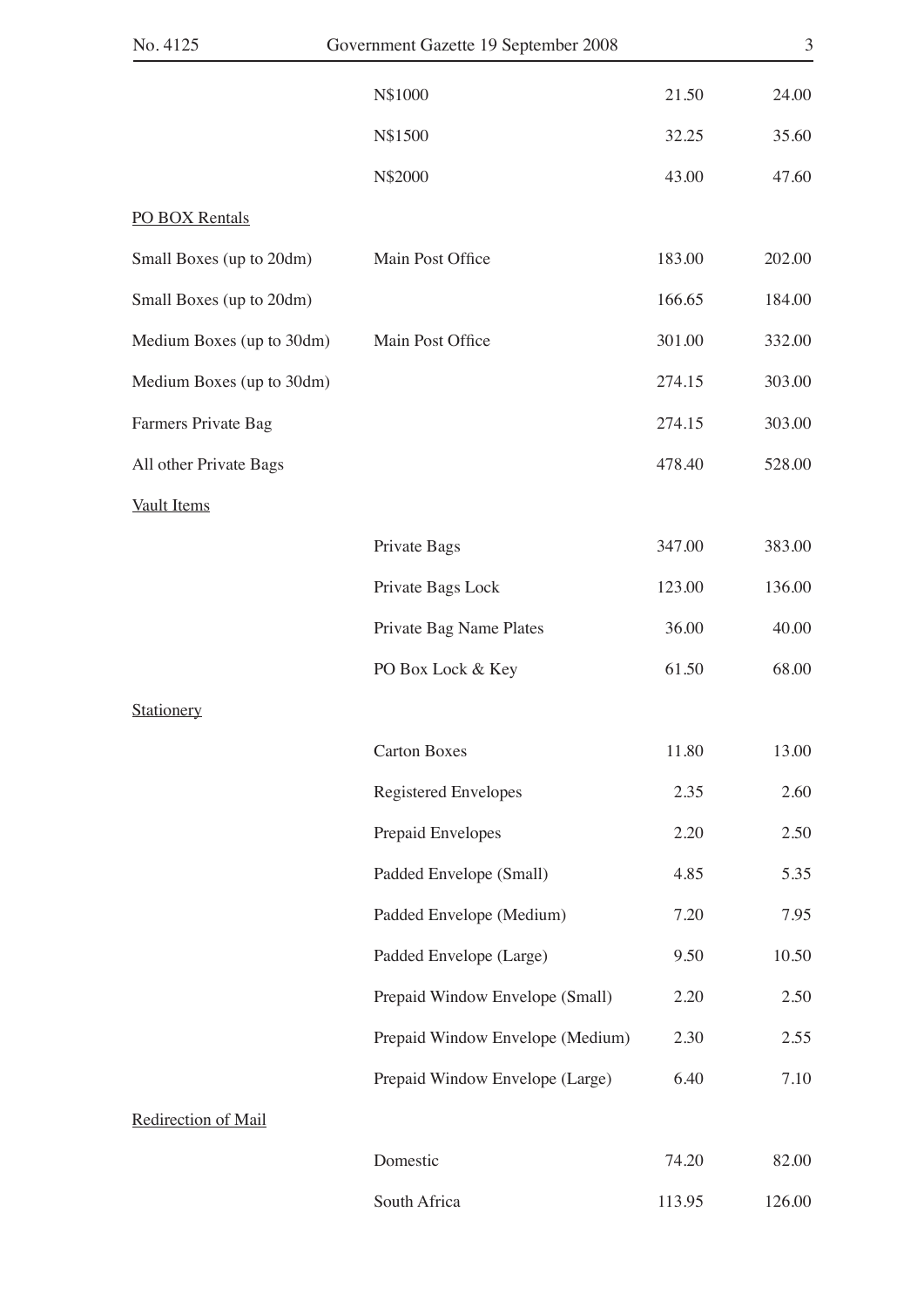| $P-B-TS-HC$                                                              |                                                    |        |        |
|--------------------------------------------------------------------------|----------------------------------------------------|--------|--------|
|                                                                          | Pamphlets                                          | 0.20   | 0.20   |
|                                                                          | <b>Brochures</b>                                   | 0.30   | 0.30   |
|                                                                          | Household Circulars                                | 0.40   | 0.40   |
| <b>Photocopy Charges</b>                                                 |                                                    |        |        |
|                                                                          | A4 Loose Paper                                     | 1.10   | 1.20   |
|                                                                          | A4 Binded in a book form                           | 1.30   | 1.40   |
| <b>Fax Rates</b>                                                         |                                                    |        |        |
|                                                                          | Domestic                                           | 6.75   | 7.45   |
| <b>International Fax Rates</b>                                           |                                                    |        |        |
|                                                                          | <b>Charge For Paper</b>                            | 4.60   | 5.10   |
| <b>Value Added Services -Postal</b><br><b>Articles Posted in Namibia</b> |                                                    |        |        |
|                                                                          | Registration                                       | 16.45  | 18.20  |
|                                                                          | <b>Compulsory Registration</b>                     | 32.90  | 36.60  |
|                                                                          | Certification                                      | 8.95   | 10.00  |
|                                                                          | Acknowledgement of posting a<br>certified Articles | 7.10   | 8.00   |
|                                                                          | Ordinary                                           | 7.00   | 7.00   |
|                                                                          | Registered                                         | 10.50  | 10.50  |
| <b>NamPost Savings Bank</b>                                              |                                                    |        |        |
|                                                                          | Deposits                                           | 2.30   | 2.30   |
|                                                                          | Withdrawals                                        | 3.71   | 3.71   |
|                                                                          | <b>Monthly Standing Fees</b>                       | 4.00   | 4.00   |
|                                                                          | <b>Account Closure</b>                             | 50.00  | 50.00  |
|                                                                          | Cheque Clearance                                   | 100.00 | 100.00 |
|                                                                          | <b>Card Replacement</b>                            | 50.00  | 50.00  |
|                                                                          | <b>Cheque Request</b>                              | 50.00  | 50.00  |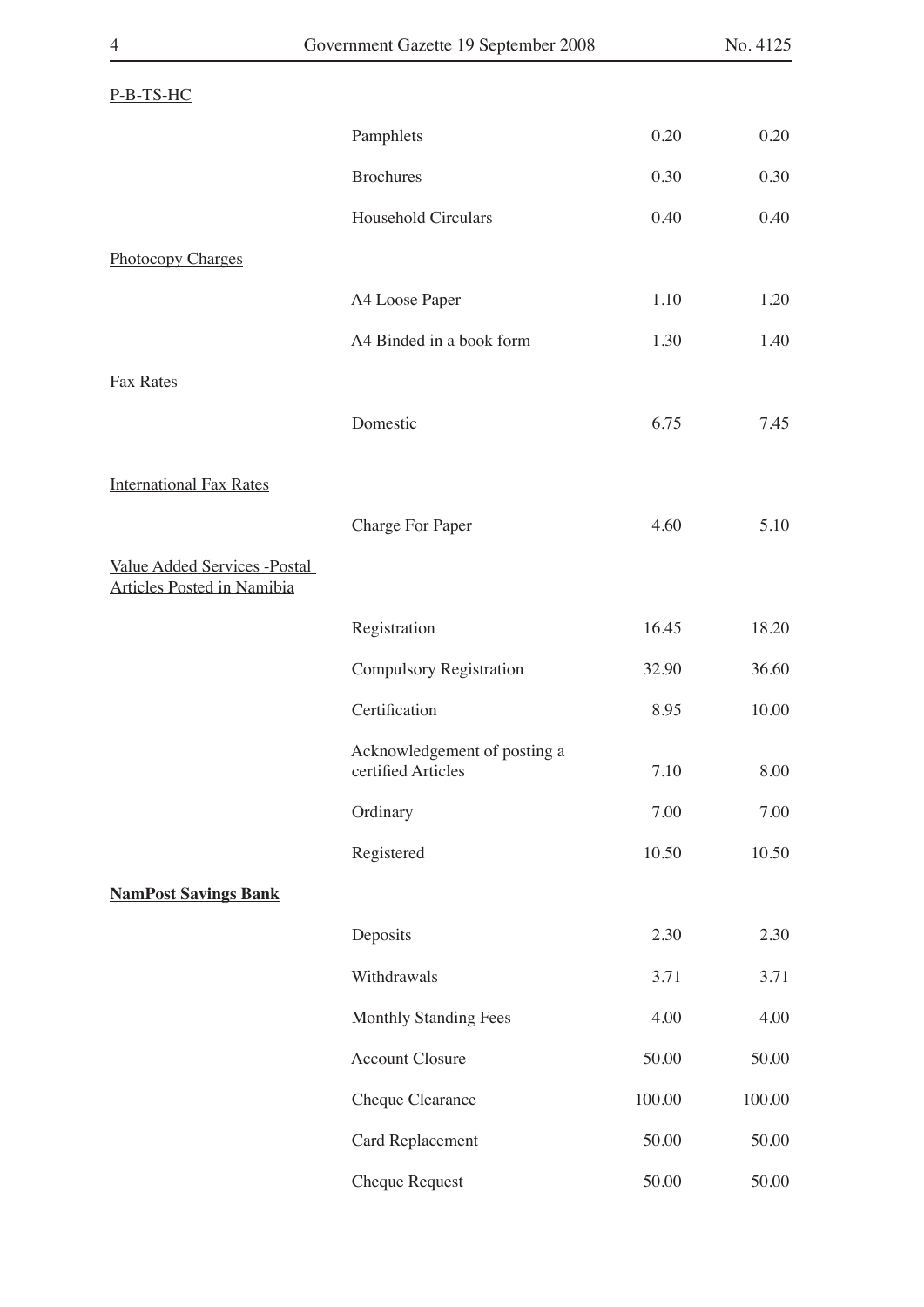|                             | Enrollment                                              | 50.00 | 50.00 |
|-----------------------------|---------------------------------------------------------|-------|-------|
|                             | Minimum Balance                                         | 50.00 | 50.00 |
|                             | 3rd Party Account Payments @<br><b>Nampost Branches</b> | 3.71  | 3.71  |
|                             | 3rd Party Account Payment @<br><b>Merchant Stores</b>   | 3.71  | 3.71  |
|                             | Wallet to Wallet Transfer @<br><b>Nampost Branches</b>  | 3.71  | 3.71  |
|                             | Wallet to Wallet Transfer @<br><b>Merchant Stores</b>   | 3.71  | 3.71  |
|                             | Wallet to Host Transfer @<br><b>Nampost Branches</b>    | 3.71  | 3.71  |
|                             | Wallet to Host Transfer @<br><b>Merchant Stores</b>     | 3.71  | 3.71  |
|                             | Host to Wallet Transfer @<br><b>Nampost Branches</b>    | 3.71  | 3.71  |
|                             | Host to Wallet Transfer @<br><b>Merchant Stores</b>     | 3.71  | 3.71  |
|                             | Online Auto Loads@<br><b>Merchant Stores</b>            | 3.71  | 3.71  |
|                             | Wage Payments - Employer<br>Wage Fee per Month          | 2.88  | 2.88  |
|                             | Cash Withdrawal Fee @<br><b>Merchant Stores</b>         | 6.35  | 6.35  |
|                             | Lost Card Admin Fee                                     | 50.00 | 50.00 |
| <b>Postal Order Tariffs</b> | Denomination                                            |       |       |
|                             | N\$1.00                                                 | 0.70  | 0.80  |
|                             | N\$2.00                                                 | 0.80  | 0.90  |
|                             | N\$4.00                                                 | 0.90  | 1.00  |
|                             | N\$5.00                                                 | 1.40  | 1.55  |
|                             | N\$10.00                                                | 1.70  | 1.90  |
|                             | N\$20.00                                                | 3.40  | 3.75  |
|                             | N\$50.00                                                | 8.50  | 9.40  |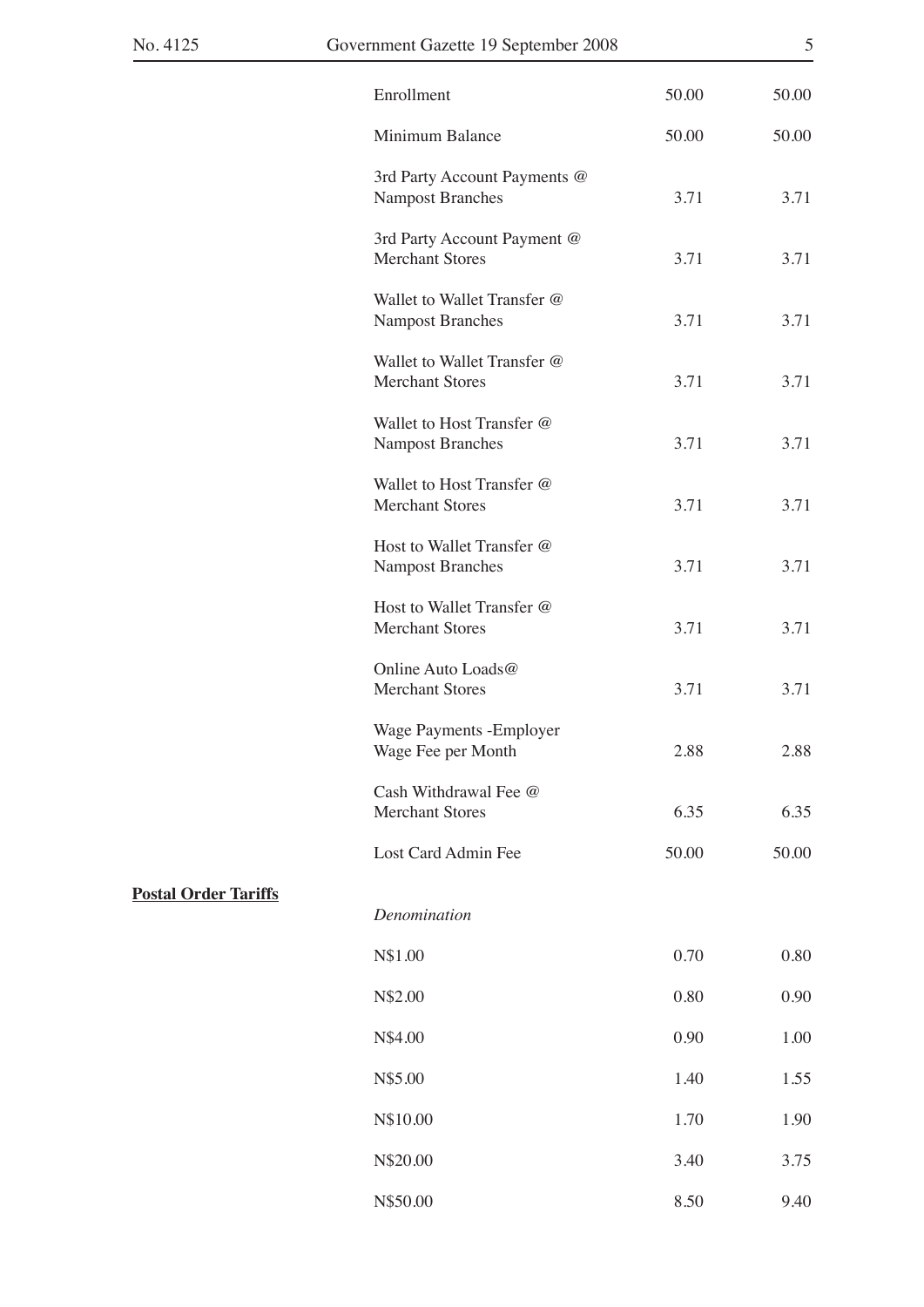| 6                                        | Government Gazette 19 September 2008 |        | No. 4125 |
|------------------------------------------|--------------------------------------|--------|----------|
|                                          | N\$100.00                            | 14.00  | 15.45    |
|                                          | N\$200.00                            | 28.00  | 30.90    |
| <b>Money Order Commission</b><br>Namibia |                                      |        |          |
|                                          | N\$1-500                             | 35.95  | 39.60    |
|                                          | N\$501-1000                          | 60.45  | 66.70    |
|                                          | N\$1001-1500                         | 85.05  | 93.80    |
|                                          | N\$1501-2000                         | 109.65 | 120.95   |
| Lesotho, Swaziland, RSA, Botswana        |                                      |        |          |
|                                          | N\$1-500                             | 44.85  | 49.45    |
|                                          | N\$501-1000                          | 73.45  | 81.00    |
|                                          | N\$1001-1500                         | 101.70 | 112.20   |
|                                          | N\$1501-2000                         | 130.10 | 143.50   |

#### Money Order Commission

*Malawi, Mozambique, Zambia, Zimbabwe, Kenya, Mauritius, Sri Lanka, Canada, Switzerland, St. Helena, India, Malaysia, Ireland, Netherland, Italy, Germany, USA, Brazil and Singapore*

|                       | N\$1-500     | 144.30 | 159.20 |
|-----------------------|--------------|--------|--------|
|                       | N\$501-1000  | 273.05 | 301.20 |
|                       | N\$1001-1500 | 399.90 | 441.10 |
|                       | N\$1501-2000 | 528.90 | 583.40 |
| <b>International</b>  |              |        |        |
| <b>Airmail Rates:</b> |              |        |        |
| Letters per 10g       | Zone A       | 3.70   | 4.10   |
|                       | Zone B       | 4.20   | 4.60   |
|                       | Zone C       | 4.85   | 5.30   |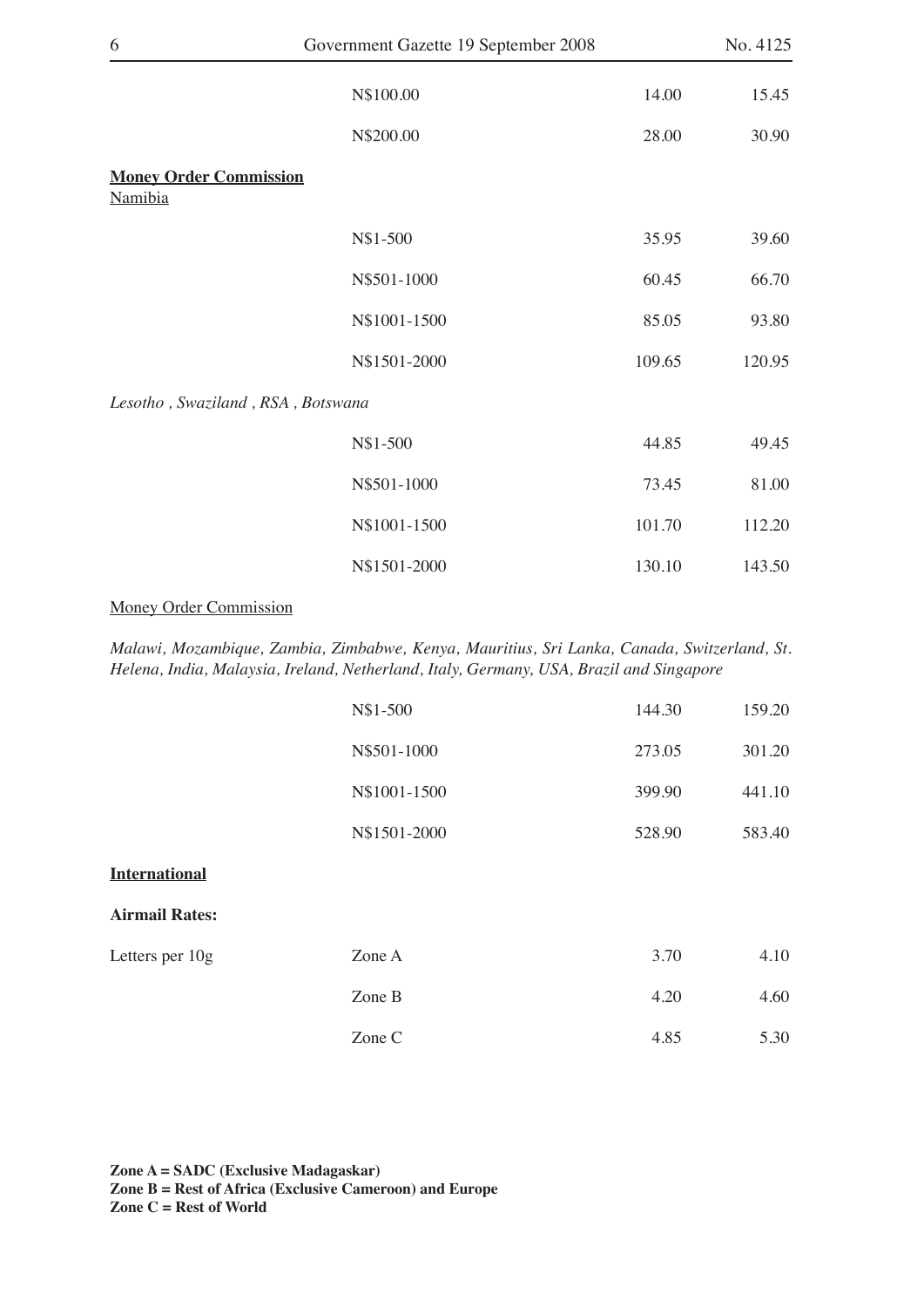|        | Government Gazette 19 September 2008 | No. 4125                     |
|--------|--------------------------------------|------------------------------|
| 3.50   | Zone A                               | Printed Matter per 10g       |
| 4.10   | Zone $B$                             |                              |
| 4.30   | Zone C                               |                              |
| 3.90   | Zone A                               | Aerogram each (Postage Paid) |
| 3.90   | Zone $B$                             |                              |
| 3.90   | Zone C                               |                              |
| 3.90   |                                      | Post Card Rate               |
|        | Zone A                               | <b>Small Packages</b>        |
| 35.90  | $100g$                               |                              |
| 89.80  | 250g                                 |                              |
| 179.55 | 500g                                 |                              |
| 359.05 | 1000g                                |                              |
|        | Zone B                               |                              |
| 42.55  | 100g                                 |                              |
| 106.45 | 250g                                 |                              |
| 212.85 | 500g                                 |                              |
| 425.70 | $1000g$                              |                              |
|        | Zone C                               |                              |
| 45.70  | 100g                                 |                              |
| 114.25 | 250g                                 |                              |
| 228.45 | 500g                                 |                              |
| 456.90 | $1000\mathrm{g}$                     |                              |
|        |                                      |                              |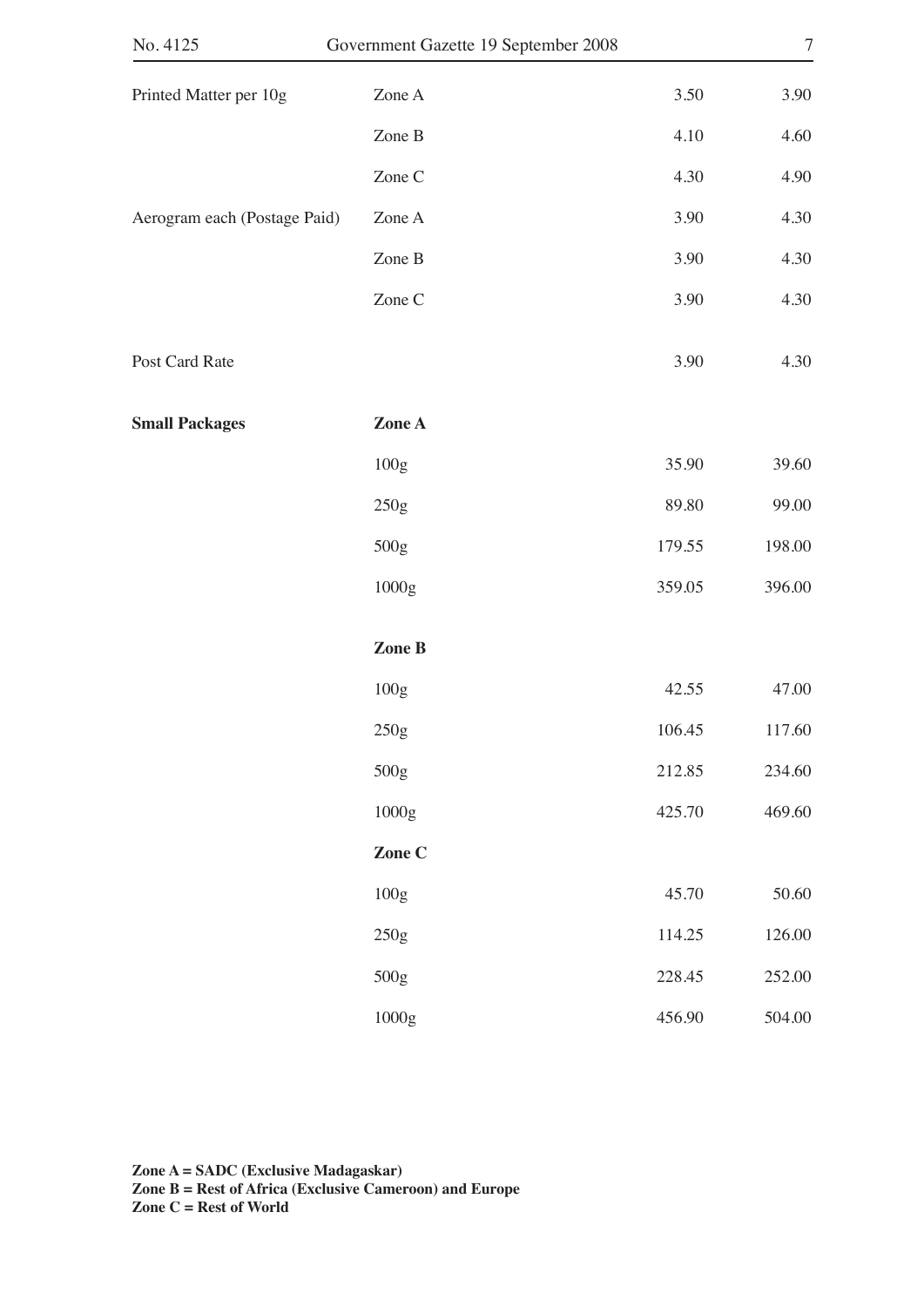| <b>Printed Matter</b>                   | Zone A |        |        |
|-----------------------------------------|--------|--------|--------|
|                                         | $50g$  | 17.20  | 19.00  |
|                                         | 100g   | 34.40  | 38.00  |
|                                         | 250g   | 86.00  | 95.00  |
|                                         | 500g   | 172.00 | 190.00 |
|                                         | 1000g  | 344.00 | 379.60 |
|                                         | Zone B |        |        |
|                                         | 50g    | 20.45  | 22.60  |
|                                         | 100g   | 40.85  | 45.10  |
|                                         | 250g   | 102.15 | 112.60 |
|                                         | 500g   | 204.25 | 225.30 |
|                                         | 1000g  | 408.50 | 450.60 |
|                                         | Zone C |        |        |
|                                         | 50g    | 21.50  | 23.60  |
|                                         |        |        |        |
|                                         | 100g   | 43.00  | 47.40  |
|                                         | 250g   | 107.50 | 118.60 |
|                                         | 500g   | 215.00 | 237.10 |
|                                         | 1000g  | 430.00 | 474.30 |
| <b>Surface Mail Rates (SA Included)</b> |        |        |        |
| <b>Small Packages</b>                   | Zone A |        |        |
|                                         | 100g   | 17.95  | 20.00  |
|                                         | 250g   | 44.90  | 49.60  |
|                                         | 500g   | 89.80  | 99.00  |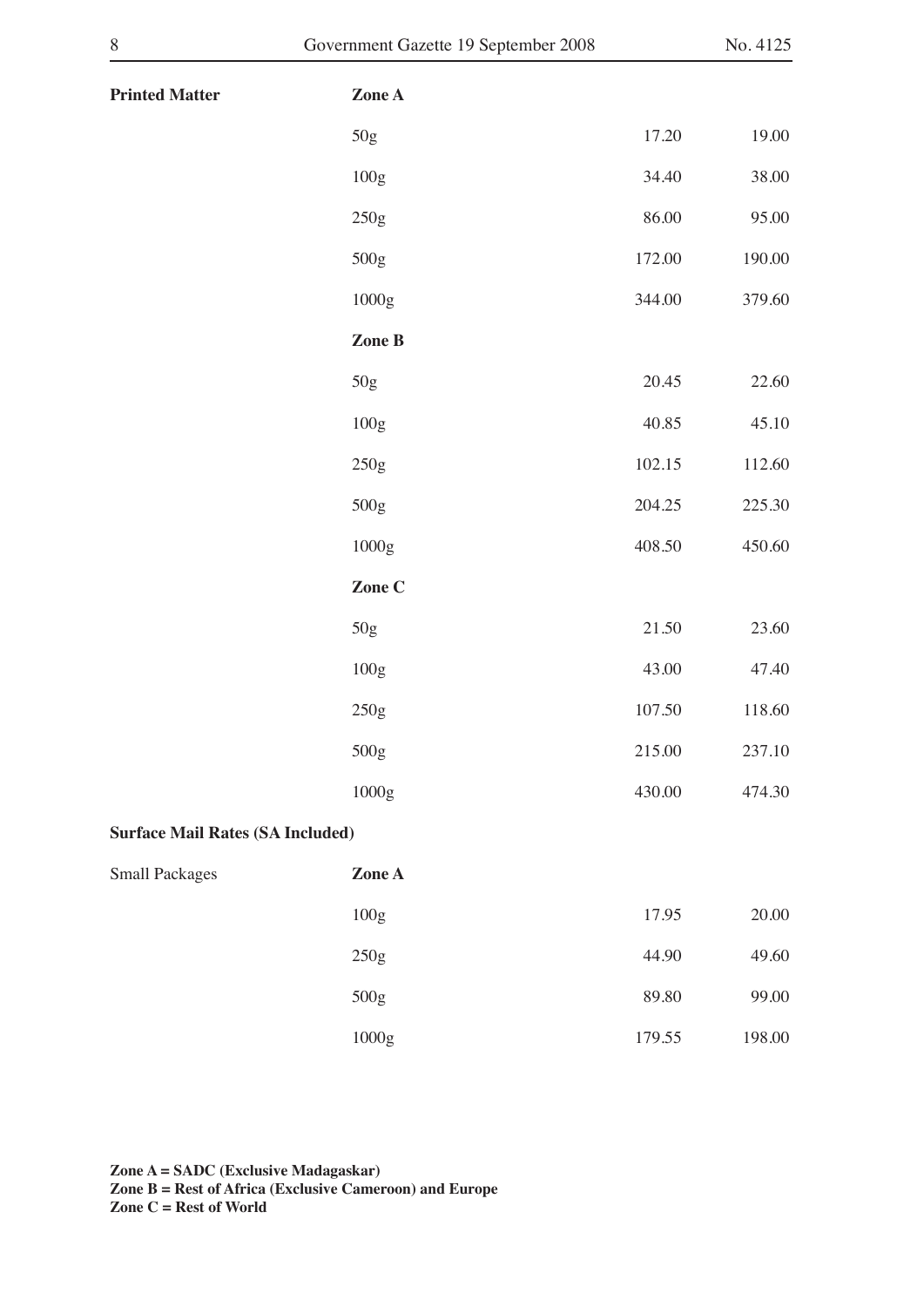|         | ٧<br>I       |   |  |
|---------|--------------|---|--|
|         |              |   |  |
|         |              |   |  |
| ×<br>v. |              | I |  |
|         | I<br>I<br>۰, | I |  |
|         | ٧            |   |  |

|                       | Zone B |           |           |
|-----------------------|--------|-----------|-----------|
|                       | 100g   | 24.40     | 27.00     |
|                       | 250g   | 61.05     | 67.40     |
|                       | 500g   | 122.05    | 134.60    |
|                       | 1000g  | 244.05    | 269.40    |
|                       | Zone C |           |           |
|                       | 100g   | 27.20     | 30.00     |
|                       | 250g   | 68.00     | 75.00     |
|                       | 500g   | 136.00    | 150.00    |
|                       | 1000g  | 272.00    | 300.00    |
| <b>Printed Matter</b> | Zone A |           |           |
|                       | $50g$  | 6.60      | 7.30      |
|                       | 100g   | 7.10      | 7.90      |
|                       | 250g   | 11.75     | 13.00     |
|                       | 500g   | $21.10\,$ | 23.30     |
|                       | 1000g  | 35.50     | 39.30     |
|                       | Zone B |           |           |
|                       | $50g$  | 7.35      | $8.10\,$  |
|                       | 100g   | $9.05\,$  | $10.00\,$ |
|                       | 250g   | 13.25     | $14.60\,$ |
|                       | 500g   | 29.15     | 32.30     |
|                       | 1000g  | 48.50     | 53.60     |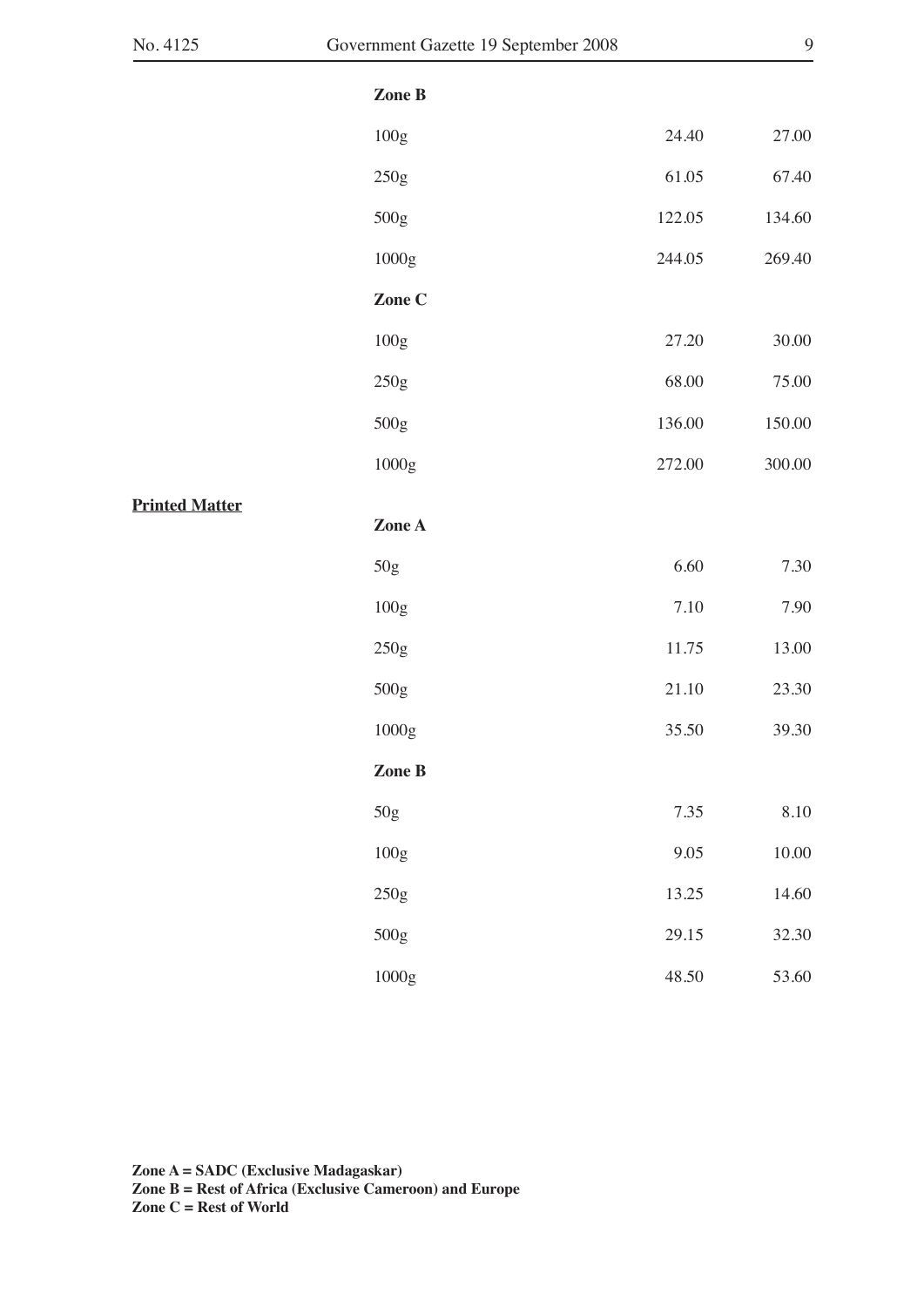| 10      | Government Gazette 19 September 2008 |       | No. 4125 |
|---------|--------------------------------------|-------|----------|
|         | Zone C                               |       |          |
|         | 50g                                  | 8.10  | 9.00     |
|         | $100\mathrm{g}$                      | 10.55 | 11.60    |
|         | $250g$                               | 16.80 | 18.60    |
|         | 500g                                 | 33.15 | 36.60    |
|         | $1000\mathrm{g}$                     | 53.45 | 59.00    |
| Letters | Zone A                               |       |          |
|         | $50g$                                | 6.45  | 7.10     |
|         | $100g$                               | 8.10  | 9.00     |
|         | 250g                                 | 11.65 | 12.90    |
|         | 500g                                 | 24.40 | 27.00    |
|         | $1000\mathrm{g}$                     | 42.15 | 46.60    |
|         | Zone B                               |       |          |
|         | 50g                                  | 6.90  | 7.60     |
|         | $100\mathrm{g}$                      | 10.65 | 11.90    |
|         | 250g                                 | 15.40 | 17.00    |
|         | 500g                                 | 29.15 | 32.00    |
|         | 1000g                                | 50.45 | 55.60    |
|         | Zone C                               |       |          |
|         | 50g                                  | 7.45  | 8.30     |
|         | 100g                                 | 12.30 | 13.60    |
|         | 250g                                 | 17.10 | 18.90    |
|         | 500g                                 | 30.75 | 34.00    |
|         | 1000g                                | 54.95 | 60.60    |
|         |                                      |       |          |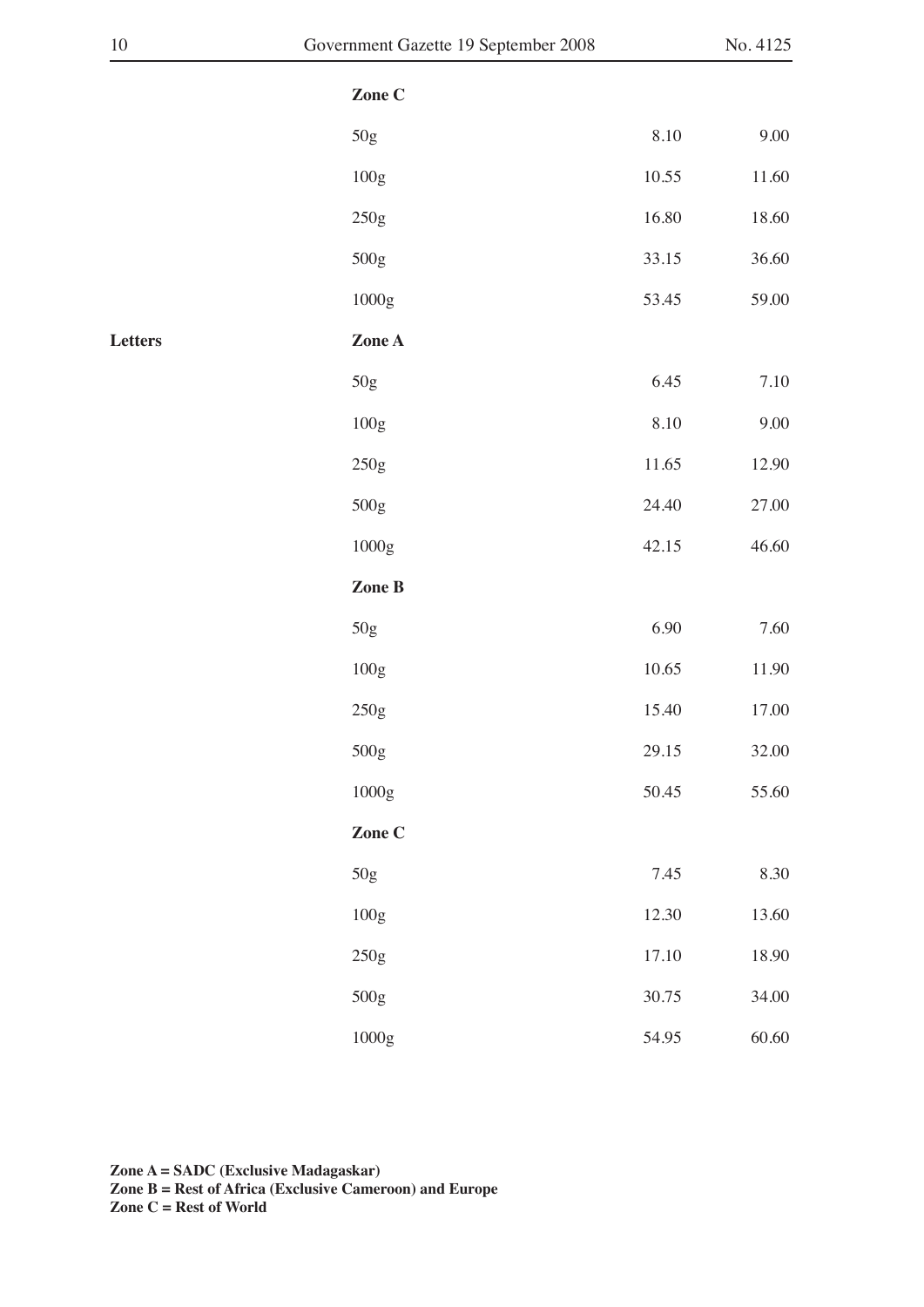| <b>Parcels to South Africa</b> | Zone A               |        |        |
|--------------------------------|----------------------|--------|--------|
| Surface Mail                   | up to 1kg            | 65.05  | 71.90  |
|                                | above 2kg up to 3kg  | 73.35  | 81.00  |
|                                | above 4kg up to 5kg  | 105.60 | 116.60 |
|                                | above 5kg up to 10kg | 165.35 | 182.40 |
| <b>International</b>           |                      |        |        |
| Surface Mail                   |                      |        |        |
| Parcels                        | Zone A<br>up to 1kg  | 65.05  | 72.30  |
|                                | above 1kg up to 3kg  | 73.35  | 80.30  |
|                                | above 3kg up to 5kg  | 105.60 | 115.60 |
|                                | above 5kg up to 10kg | 165.35 | 181.10 |
|                                | Zone B               |        |        |
|                                | up to 1kg            | 187.00 | 204.80 |
|                                | above 1kg up to 3kg  | 243.00 | 266.10 |
|                                | above 3kg up to 5kg  | 292.00 | 319.70 |
|                                | above 5kg up to 10kg | 389.00 | 425.90 |
|                                | Zone C               |        |        |
|                                | up to 1kg            | 216.90 | 237.50 |
|                                | above 1kg up to 3kg  | 285.10 | 312.20 |
|                                | above 3kg up to 5kg  | 345.50 | 378.30 |
|                                | above 5kg up to 10kg | 425.90 | 466.40 |
| <b>Airmail</b>                 |                      |        |        |

Parcels

**Zone A**

| For the first $250g$ | 129.80 | 142.10 |
|----------------------|--------|--------|
| For each add. 250g   | 16.10  | 17.60  |

**Zone A = SADC (Exclusive Madagaskar)**

**Zone B = Rest of Africa (Exclusive Cameroon) and Europe**

**Zone C = Rest of World**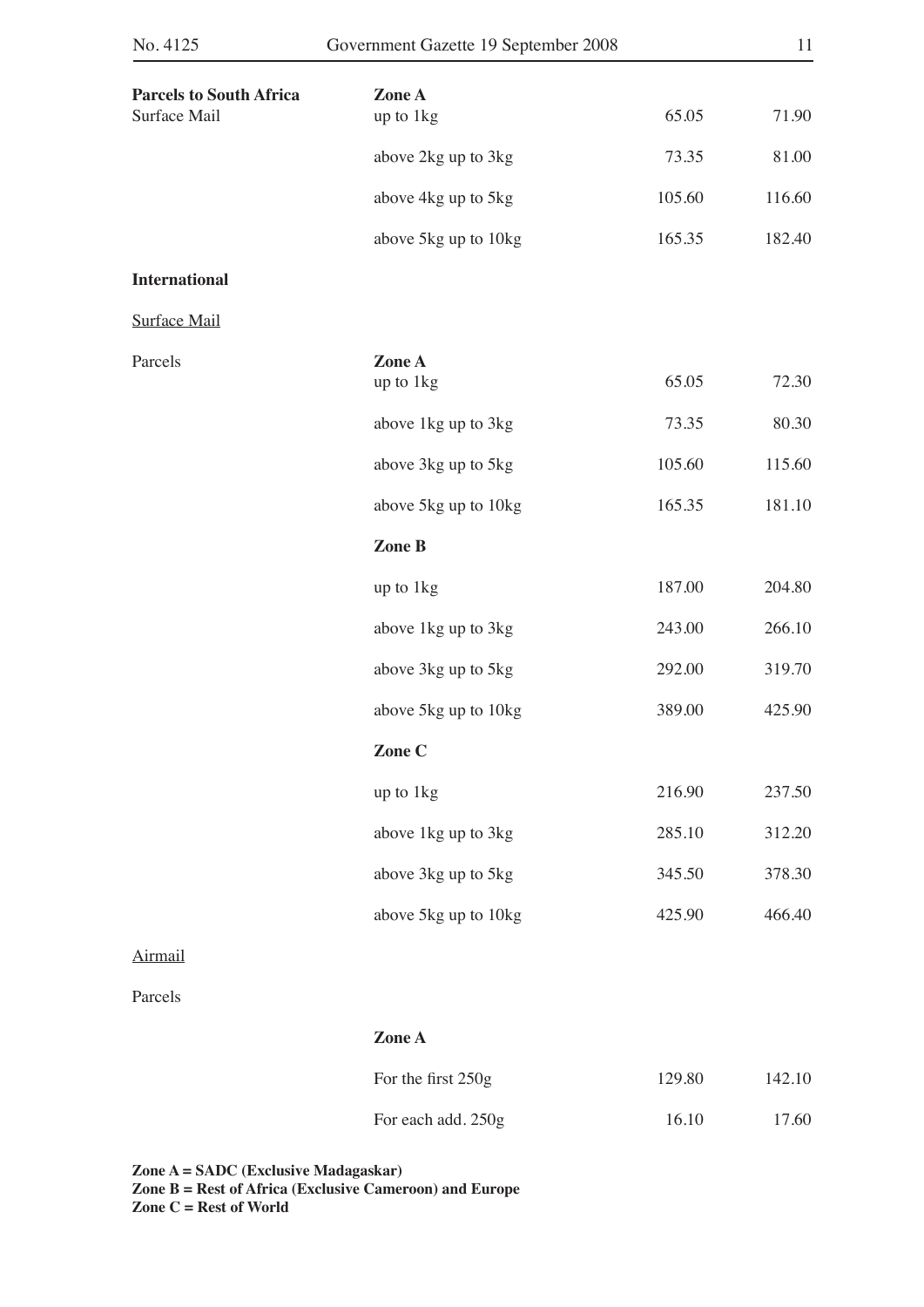| 12                | Government Gazette 19 September 2008 |        | No. 4125 |
|-------------------|--------------------------------------|--------|----------|
|                   | Zone B                               |        |          |
|                   | For the first 250g                   | 158.90 | 174.00   |
|                   | For each add. 250g                   | 30.75  | 33.70    |
|                   | Zone C                               |        |          |
|                   | For the first 250g                   | 191.20 | 209.40   |
|                   | For each add. 250g                   | 67.20  | 73.60    |
| Other mail matter |                                      |        |          |
|                   | Zone A                               |        |          |
|                   | Letters per 10kg                     | 3.70   | 4.10     |
|                   | Aerogram each                        | 3.90   | 4.30     |
|                   | Postcards each                       | 3.90   | 4.30     |
|                   | Printed matter 10g                   | 3.50   | 3.80     |
|                   | Small packets per 100g               | 35.90  | 39.30    |
|                   | Zone B                               |        |          |
|                   | Letters per 10kg                     | 4.20   | 4.60     |
|                   | Aerogram each                        | 3.90   | 4.30     |
|                   | Postcards each                       | 3.90   | 4.30     |
|                   | Printed matter 10g                   | 4.10   | 4.50     |
|                   | Small packets per 100g               | 42.55  | 46.60    |
|                   | Zone C                               |        |          |
|                   | Letters per 10kg                     | 4.85   | 5.30     |
|                   | Aerogram each                        | 3.90   | 4.30     |
|                   | Postcards each                       | 3.90   | 4.30     |
|                   | Printed matter 10g                   | 4.30   | 4.70     |
|                   | Small packets per 100g               | 45.70  | 50.00    |